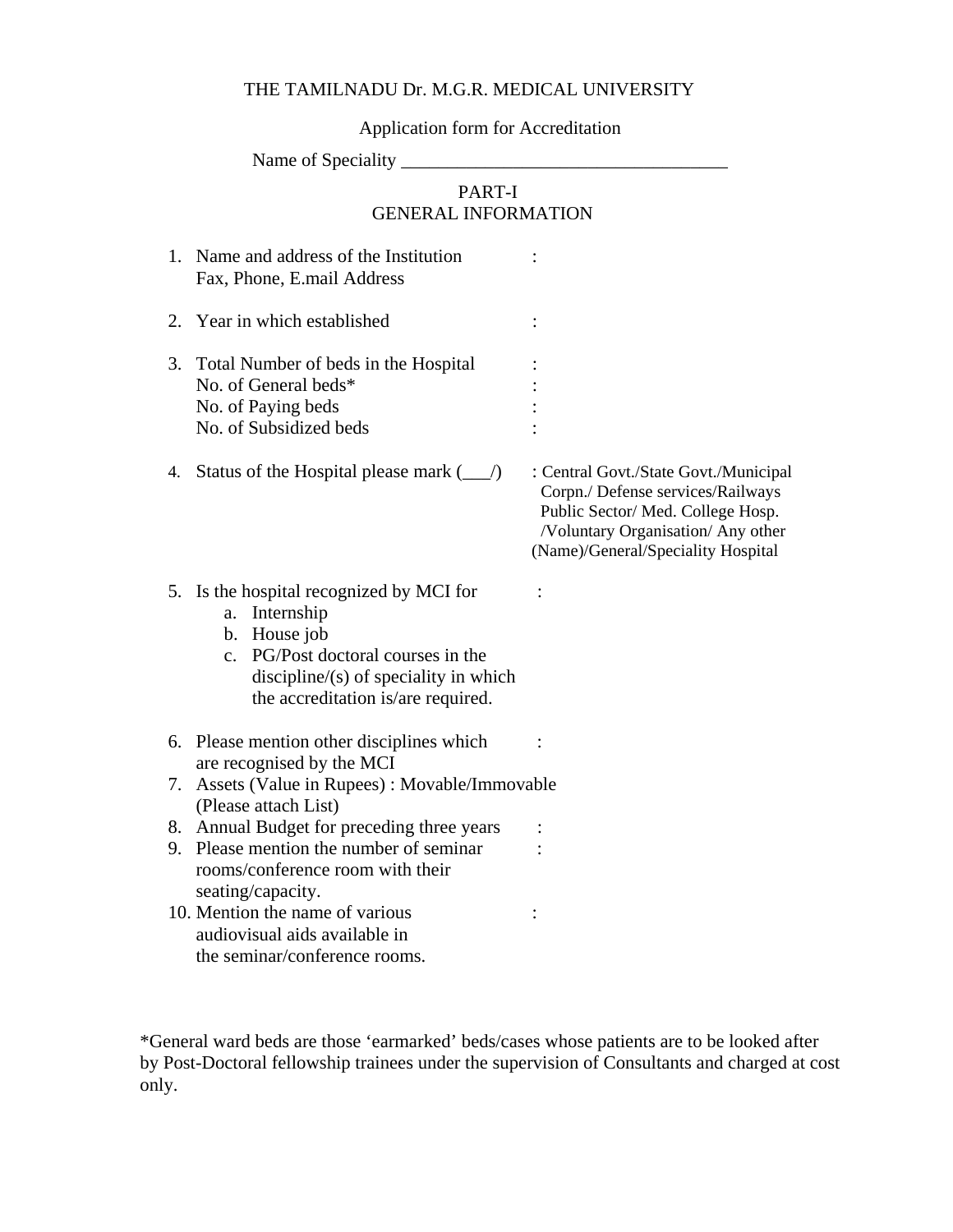| <b>Staff Quarters</b> | No. of Quarters |
|-----------------------|-----------------|
| a. For PG students    |                 |
| b. For Resident       |                 |
| c. For consultants    |                 |
| d. For Nursing Staff  |                 |

### PART – II SPECIALITY INFORMATION

- i. Total Number of beds in the specialty applied for Post-Doctoral Fellowship : No. of General beds\* in the specialty applied for Post-Doctoral Fellowship : No. of Paying beds in the specialty applied for Post-Doctoral Fellowship : No. of subsidized beds in the specialty applied for Post-Doctoral Fellowship:
- ii. Name the allied specialties,: whether all the specialities are located in the same campus.
- iii. Number of beds in the Casualty : Services in the specialty
- iv. Are casualty services available : Yes/No round the clock
- v. Whether Residents are exposed to handle emergency services Number of beds in the ICU :

(Whether these beds included in the number of beds mentioned above or additional beds).

15. IPD record in the Specialty during the preceding three calendar years.

| Year | Total No. of<br>paying patients<br>admitted | Total number of<br>general patients<br>admitted | Total number of<br>patients admitted on<br>subsidized beds | <b>Grand Total</b> |
|------|---------------------------------------------|-------------------------------------------------|------------------------------------------------------------|--------------------|
|      |                                             |                                                 |                                                            |                    |
|      |                                             |                                                 |                                                            |                    |
|      |                                             |                                                 |                                                            |                    |

:

16. OPD record in the specialty during the preceding three calendar years

| Year | Total No. of<br>paying patients<br>admitted | Number of<br>general *patients<br>seen in OPD | Number of patients<br>seen on subsidized<br>rate | <b>Grand Total</b> |
|------|---------------------------------------------|-----------------------------------------------|--------------------------------------------------|--------------------|
|      |                                             |                                               |                                                  |                    |
|      |                                             |                                               |                                                  |                    |
|      |                                             |                                               |                                                  |                    |
|      |                                             |                                               |                                                  |                    |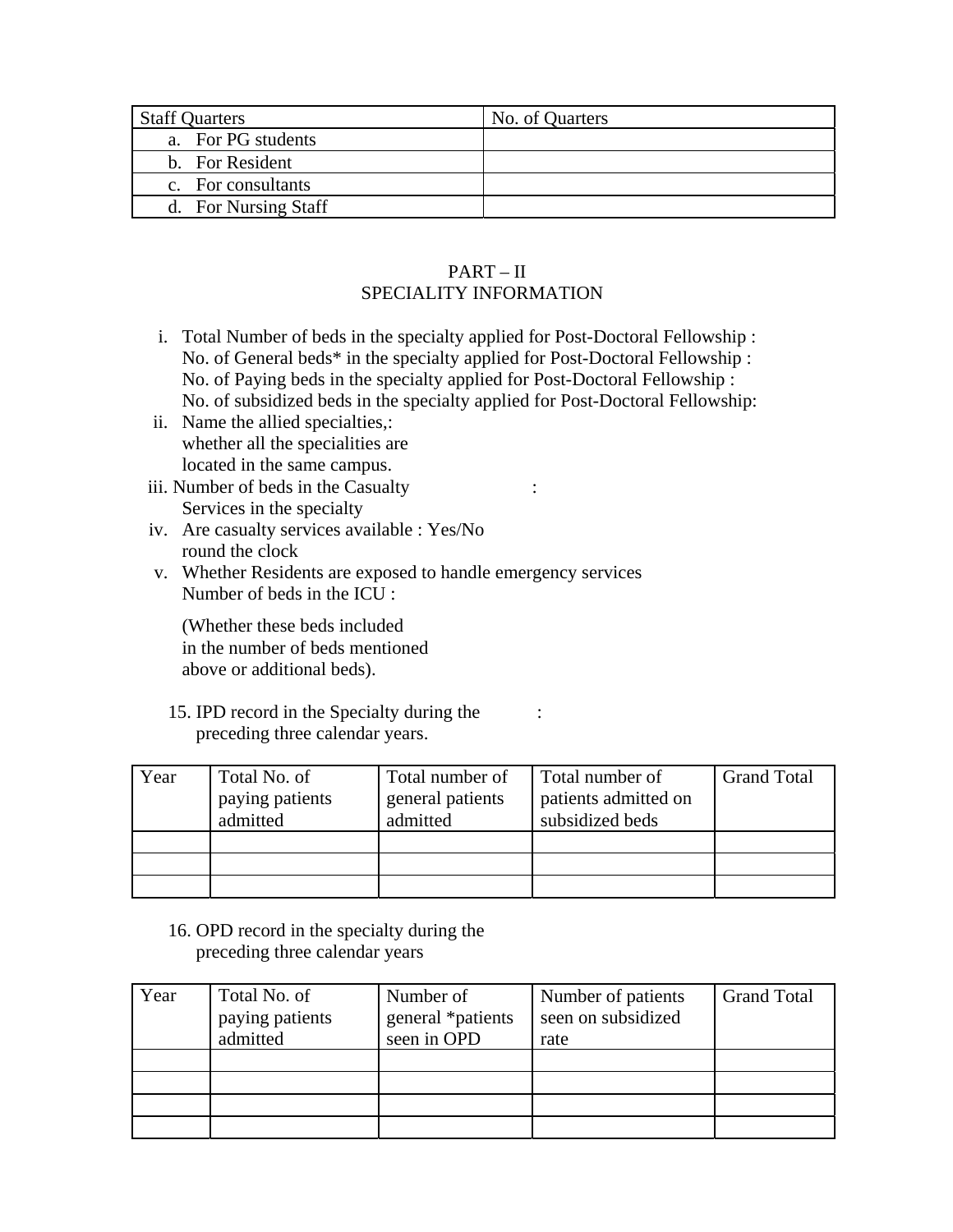- 17. Number of times OPD is held in a week.
- 18. Is the OPD attended by all faculty members/consultants of the unit?
- 19. Do the Residents examine the OPD cases?
- 20. Has the Institution provided any special facilities for OPD training for the Residents. (Please name the facilities)

#### 21.

- i. Date of expiry of last renewal :
- ii. Deficiencies/Comments of the :
- iii. Inspector communicated to the institution and the action taken thereon (Please attach a separate sheet, if necessary)
- iv. Track record of all the candidates : registered with the institution in this speciality Proforma to be filled. (Only for renewal cases.)

1. No. of registered

:

:

:

:

- 2. No. of left
- 3. No. of appeared
- 4. No. of passed
- 5. No. of Failed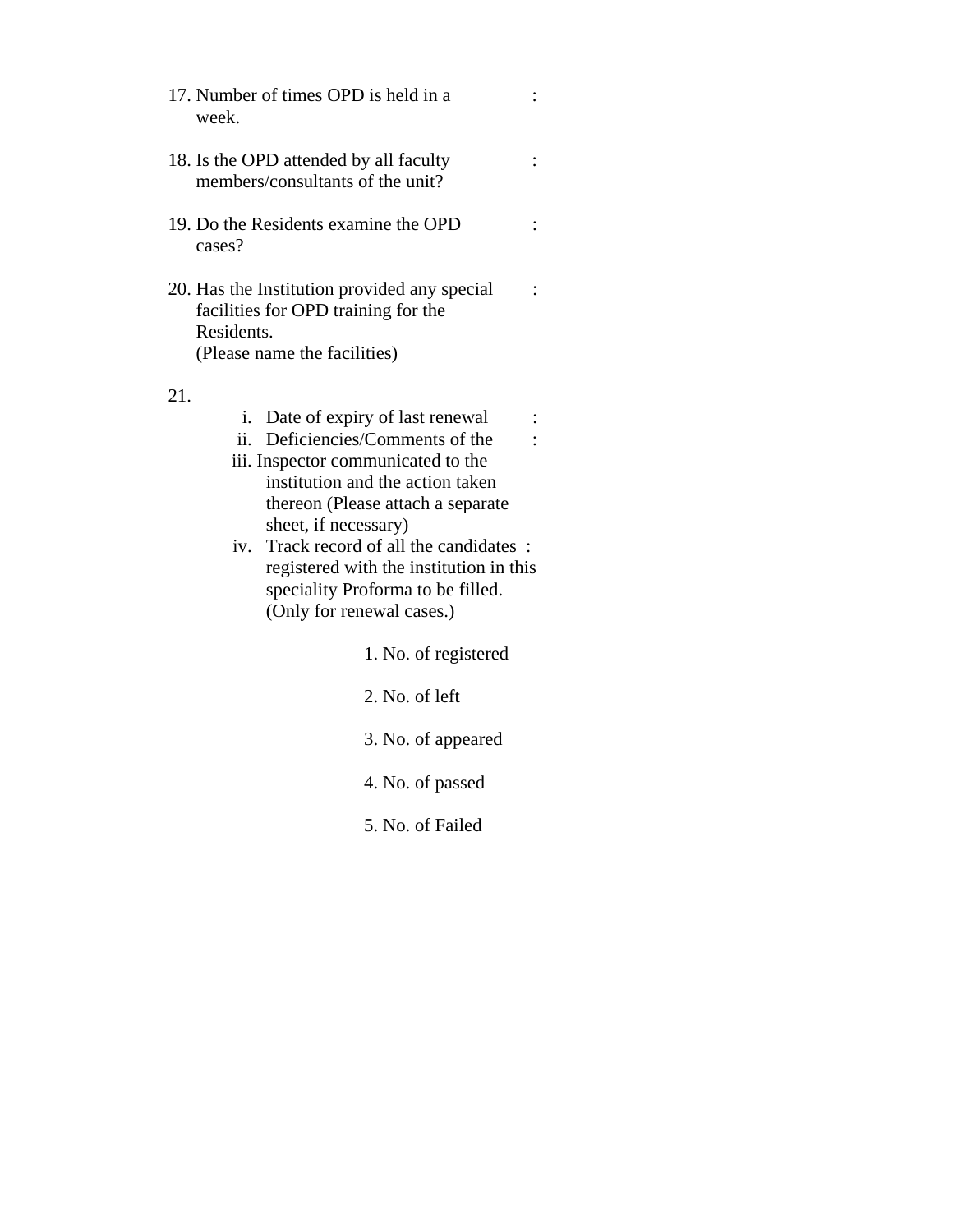Special Clinics :

22. Name of special clinics (as related to the specialty) and the number of times the clinic is held in a week.

| Name of clinics | No. of time per week | Total number of cases seen in last one year |
|-----------------|----------------------|---------------------------------------------|
|                 |                      |                                             |
|                 |                      |                                             |
|                 |                      |                                             |
|                 |                      |                                             |

23. Supportive Services :

(Please attach a separate list of staff, equipments and the number and the number and type of investigations carried out during the last three years)

| Discipline        | Type of investigation in the discipline |
|-------------------|-----------------------------------------|
| Pathology         |                                         |
| Biochemistry      |                                         |
| Microbiology      |                                         |
| Radiology         |                                         |
| <b>Blood bank</b> |                                         |
| Any other         |                                         |

- 24. For Surgical and allied specialities only :
	- Please provide detailed information on the following on a separate sheet
	- (a) Staff in Anaesthesia department with their Bio-data
	- (b) Pre-anaesthesia Clinic (c) Equipment in Anaesthesia department
	- (d) Number of minor OTs (e) Number of major OTs (f) Equipment in OTs
	- (g) Post operative ward (h) Labor rooms (i) Neonatology Unit

## 25. DETAILS OF THE CLINICAL /SURGICAL PROCEDURES IN THE SPECIALITY APPLIED FOR POST-DOCTORAL FELLOWSHIP

Please refer to the University curriculum in the specialty in which you have applied for and give details of the clinical/surgical procedures per year/ six months/ per month. Please add the details on a separate page referring to the above annexure. Library :

26. Is there a Departmental Library in the : Yes/No

specialty for which accreditation is under consideration.

 $\Box$  Please attach list of Books/ $\Box$  :

Text books relating to the specialty in which accreditation is sought. (Mentioning the edition, date of publication and name of the Authors). A report list of books obtained during the last 3 years.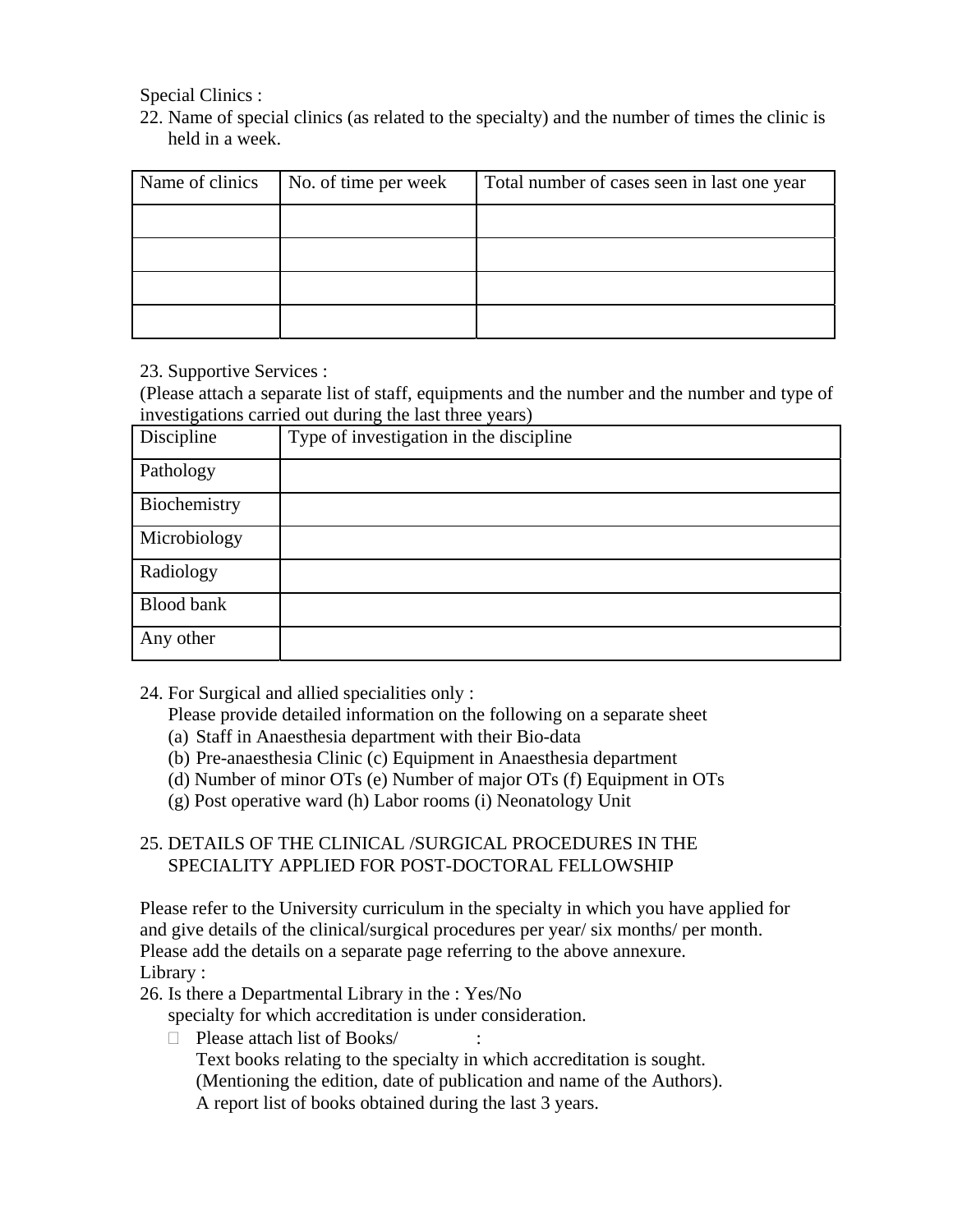- $\Box$  Kindly provide the list of Journals (National/International) subscribed
- □ Other Information
	- 1. No. of Reading Rooms:
	- 2. No. of staff in the Library with their qualifications :
	- Teleconferencing reception equipment installed 3. Yes/No

Please indicate the number of hours per day for which the library facilities will be available for the trainees.

- a. On working days :
- b. On holidays :

Please ensure that library facilities are available for atleast two hours after working hours

| 29. Annual budget for the Library for three :<br>preceding years.              | Year                                              | Amount           |
|--------------------------------------------------------------------------------|---------------------------------------------------|------------------|
| 30. Please indicate the special facilities<br>available in the library or in a | a. Index Medicus<br>b. Medlar/Medline Yes/No      | Yes/No           |
| associated hospital/Institution.                                               | c. Photocopy facility Yes/No<br>d. Online library | Yes/No           |
|                                                                                | e. Internet<br>f. Printer facilities              | Yes/No<br>Yes/No |
|                                                                                | g. Any Other                                      | Yes/No           |

- 31. Please indicate if the institution has a : liasion with any other library if so please mention its distance from the Institution /Hospital. Attach the permission letter from the concerned Institution RECORD KEEPING
- 32. Details of Medical records system for: the department. (Please attach a copy of the record form.)
- 33. Please attach details of Non-Invasive investigation carried out in the Department in last three years (Please mention type of investigations) :

34.  $Year - I$ 

Type of investigations Total no (s) Done by Post-Doctoral fellowship trainees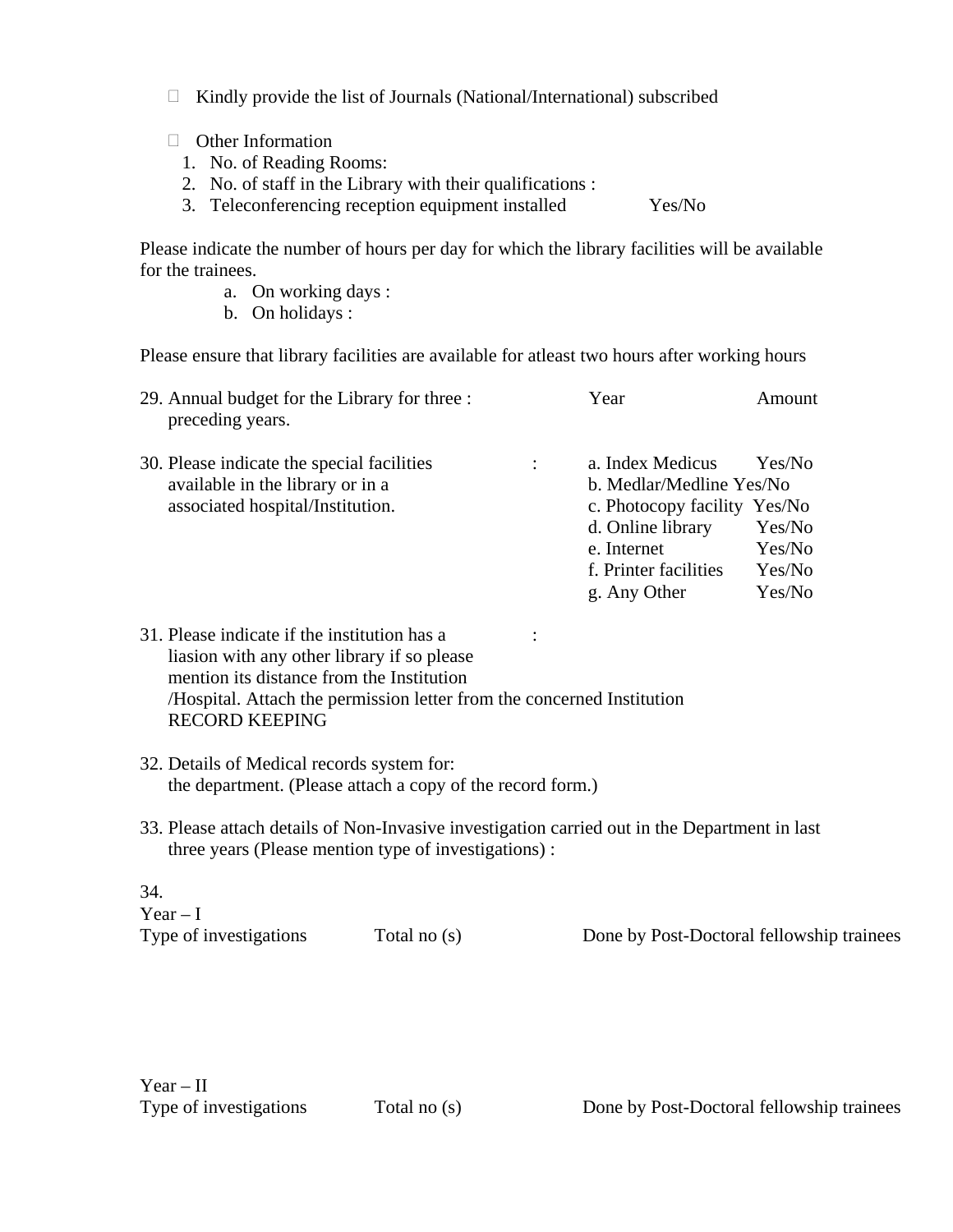35. Please attach details of Invasive investigations carried out in the Department in last three years.

 $Year - I$ 

| Type of investigations | Total no $(s)$ | Done by Post-Doctoral fellowship trainees |  |
|------------------------|----------------|-------------------------------------------|--|
|                        |                |                                           |  |
|                        |                |                                           |  |
|                        |                |                                           |  |
|                        |                |                                           |  |

#### Year II

| * * * * * * *          |                |                                           |  |
|------------------------|----------------|-------------------------------------------|--|
| Type of investigations | Total no $(s)$ | Done by Post-Doctoral fellowship trainees |  |
|                        |                |                                           |  |
|                        |                |                                           |  |
|                        |                |                                           |  |
|                        |                |                                           |  |

## Year III

| Type of investigations | Total no $(s)$ | Done by Post-Doctoral fellowship trainees |  |
|------------------------|----------------|-------------------------------------------|--|
|                        |                |                                           |  |
|                        |                |                                           |  |
|                        |                |                                           |  |
|                        |                |                                           |  |

- 36. Number and type of major operations performed : in the specialty (preceding three years). Please attach list.
- 37. Number and type of minor operations performed : in the specialty (preceding three years).Please attach list.
- 38. No. of Day care surgeries during the last three years
- 39. Please attach the list indicating the number : and type of emergency operations performed during the last three years (year wise).

Please attach details of Hands on Training for Post-Doctoral fellowship candidates during training.

**Please refer to curriculum for contents to be covered.** 

Whether students had maintained : Log Book.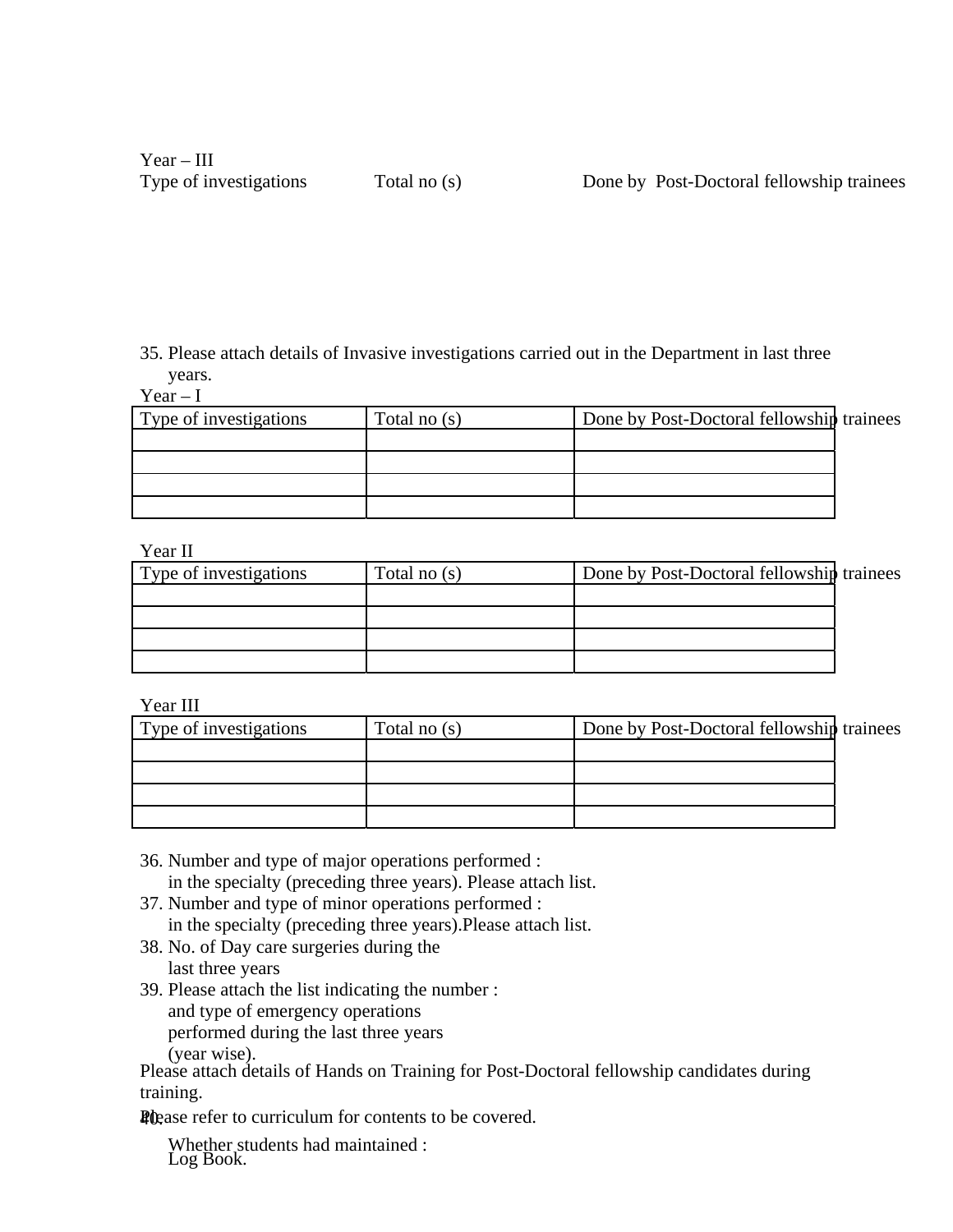(Only for renewal)

FULL TIME STAFF IN THE SPECIALITY- Please attach copy of salary slips and income tax form-16 for each regular staff for last one year. Please also attach undertaking from them that they would not leave the hospital for atleast three years and in case of such an event, the hospital will replace the staff within three months failing which the University may take appropriate action for not allowing the next batch of Post-Doctoral fellowship candidate in the specialty.

41. Recognized P.G. SPECHELLY :

| Name | Qualification | Experience after post<br>graduation | Research publications |
|------|---------------|-------------------------------------|-----------------------|
|      |               |                                     |                       |
|      |               |                                     |                       |
|      |               |                                     |                       |
|      |               |                                     |                       |
|      |               |                                     |                       |

42. Sr. Consultants (having 8 years experience after post graduation in the specialty)

| Name | Qualification | Experience after post<br>graduation | Research publications |
|------|---------------|-------------------------------------|-----------------------|
|      |               |                                     |                       |
|      |               |                                     |                       |
|      |               |                                     |                       |
|      |               |                                     |                       |
|      |               |                                     |                       |

43. Other consultants (having 5 years experience after post graduation in the specialty)

| Name | Qualification | Experience after post<br>graduation | <b>Research publications</b> |
|------|---------------|-------------------------------------|------------------------------|
|      |               |                                     |                              |
|      |               |                                     |                              |
|      |               |                                     |                              |
|      |               |                                     |                              |
|      |               |                                     |                              |

44. Whole time Sr. Resident with postgraduate degree in the specialty. Please note that the Post-Doctoral fellowship candidates undergoing training in the department should not be shown as Senior Residents.

| Name | Qualification | Experience after post<br>graduation | Research publications |
|------|---------------|-------------------------------------|-----------------------|
|      |               |                                     |                       |
|      |               |                                     |                       |
|      |               |                                     |                       |
|      |               |                                     |                       |
|      |               |                                     |                       |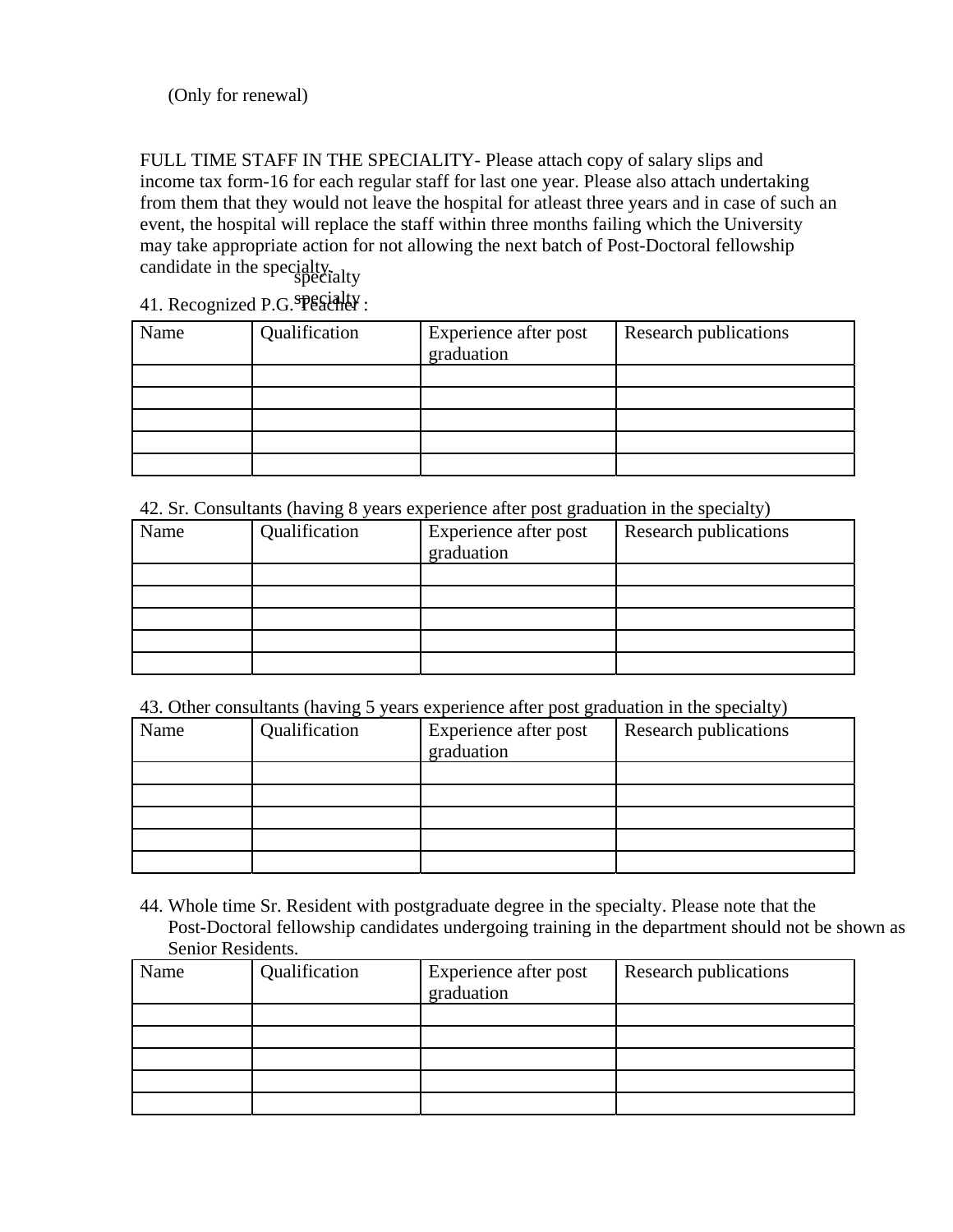#### 45. Whole time residents without P.G qualification, staying in the campus. Note : Please attach the Biodata of the above staff in the enclosed proforma.

| Thore I Tempe mimeli the Blogmin of the mootle bimit in the energoed proformin |               |                                     |                       |  |
|--------------------------------------------------------------------------------|---------------|-------------------------------------|-----------------------|--|
| Name                                                                           | Qualification | Experience after post<br>graduation | Research publications |  |
|                                                                                |               |                                     |                       |  |
|                                                                                |               |                                     |                       |  |
|                                                                                |               |                                     |                       |  |
|                                                                                |               |                                     |                       |  |
|                                                                                |               |                                     |                       |  |

46. Full time staff in the specialty spending eight hours per day in the hospital, but are allowed private practice and are available on call duty (24 hours)

| Name | Qualification | Experience after post<br>graduation | Research publications |
|------|---------------|-------------------------------------|-----------------------|
|      |               |                                     |                       |
|      |               |                                     |                       |
|      |               |                                     |                       |
|      |               |                                     |                       |
|      |               |                                     |                       |

### Senior Consultants

| Name | Qualification | Experience after post<br>graduation | Research publications |
|------|---------------|-------------------------------------|-----------------------|
|      |               |                                     |                       |
|      |               |                                     |                       |
|      |               |                                     |                       |
|      |               |                                     |                       |
|      |               |                                     |                       |

### Junior Consultants

| Name | Qualification | Experience after post<br>graduation | Research publications |
|------|---------------|-------------------------------------|-----------------------|
|      |               |                                     |                       |
|      |               |                                     |                       |
|      |               |                                     |                       |
|      |               |                                     |                       |

#### Junior residents

| Name | Qualification | Experience after post<br>graduation | Research publications |
|------|---------------|-------------------------------------|-----------------------|
|      |               |                                     |                       |
|      |               |                                     |                       |
|      |               |                                     |                       |
|      |               |                                     |                       |
|      |               |                                     |                       |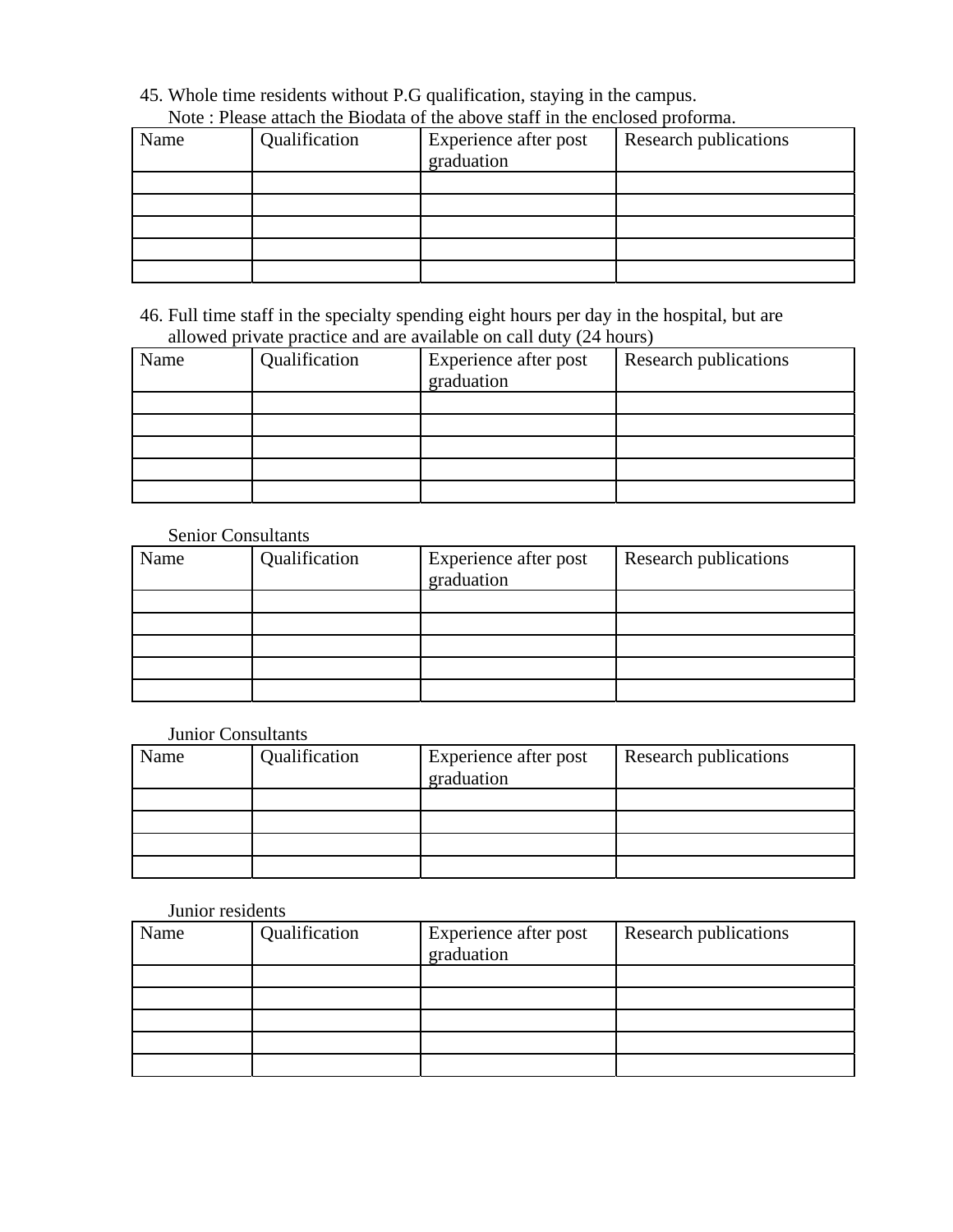| Recongnised       | Name | Qualification | Experience | Min. 20 hrs per week |
|-------------------|------|---------------|------------|----------------------|
| PG Teacher        |      |               |            | Yes<br>No            |
| Sr. Consultants   |      |               |            |                      |
| (having 8 years)  |      |               |            |                      |
| experience after  |      |               |            |                      |
| post graduation   |      |               |            |                      |
| in the specialty) |      |               |            |                      |
|                   |      |               |            |                      |
|                   |      |               |            |                      |
| Other             |      |               |            |                      |
| consultants       |      |               |            |                      |
| (having 5 years)  |      |               |            |                      |
| experience after  |      |               |            |                      |
| post graduation   |      |               |            |                      |
| in the specialty) |      |               |            |                      |
|                   |      |               |            |                      |
|                   |      |               |            |                      |

## PART TIME STAFF IN THE SPECIALITY

Note : please attach biodata of the above staff members in the enclosed proforma.

| 47. Is the teaching organized on a unit system,<br>in so give composition of the unit.                                                                                                                                                                 |            |            |                 |
|--------------------------------------------------------------------------------------------------------------------------------------------------------------------------------------------------------------------------------------------------------|------------|------------|-----------------|
| 48. How may units are functioning in the specialty:                                                                                                                                                                                                    |            |            |                 |
| 49. Is the selection of the staff made by properly<br>constituted committees.                                                                                                                                                                          | : Yes / No |            |                 |
| 50. is the appointment of staff in the department<br>contractual for a limited period or is<br>appointed upto superannuation?                                                                                                                          |            |            |                 |
| 51. Details of rotation proposed rotation (if any),<br>of trainees and period of rotation                                                                                                                                                              |            | Department | Rotation period |
| 52. I the selection of all the candidates made strictly<br>as per latest guidelines issued by the University guidelines.                                                                                                                               |            |            |                 |
| 53. Please give details of independent<br>work handled by the trainee during<br>the last three years in the area of<br>Non-invasive Investigation, Invasive<br>Investigation, Major operation, Minor<br>Operations. (applicable in renewal cases only) |            |            |                 |
| 54. Training in basic sciences relevant to specialty (Give details)                                                                                                                                                                                    |            |            |                 |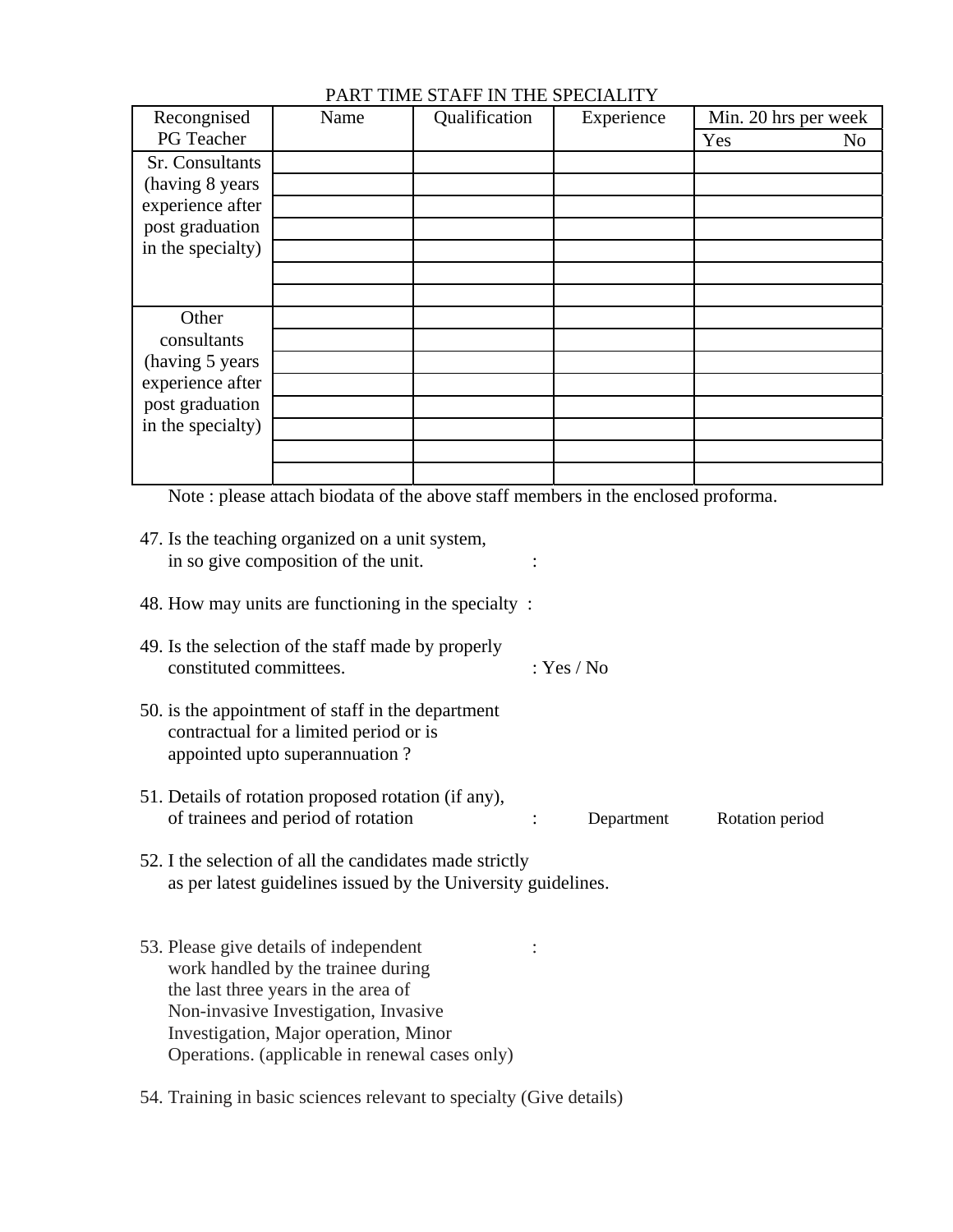55.

| Activity              | Number per month | Name of resource person |
|-----------------------|------------------|-------------------------|
| $Bed - side$ clinics  |                  |                         |
| Death review meetings |                  |                         |
| Clinic-pathological   |                  |                         |

- 56. No. of research publications made by the : department staff and Post-Doctoral fellowshipTrainees during last three years in recognised journals only (submit list and copies of Reprints).
- 57. Please give list of field services : provided by the hospital/Institution for community work

| (a) Rural Areas | Number, Location | Staff                      |
|-----------------|------------------|----------------------------|
|                 | and distance     | <b>Medical Paramedical</b> |

(b) Urban Areas …………………… ……………………….

58. Please refer to the University curriculum in the specialty applied for and give the details how would you provide the practical hands on training to these candidates.(Please give the details of covering the theory syllabus and providing the desired practical skills during the training period of three years) attach a separate sheet

Please give details of appraisal done in your specialty in last 2 years (for renewal cases only)

It will be requested that each consultant will spend atleast 8-10 hours/week for teaching of Post-Doctoral fellowship candidates as per the curriculum so as to complete the curriculum.

Signature of Head of the Department (Specialty for which accreditation is under consideration.)

Signature of the Head of the Institution/Medical Superintendent.